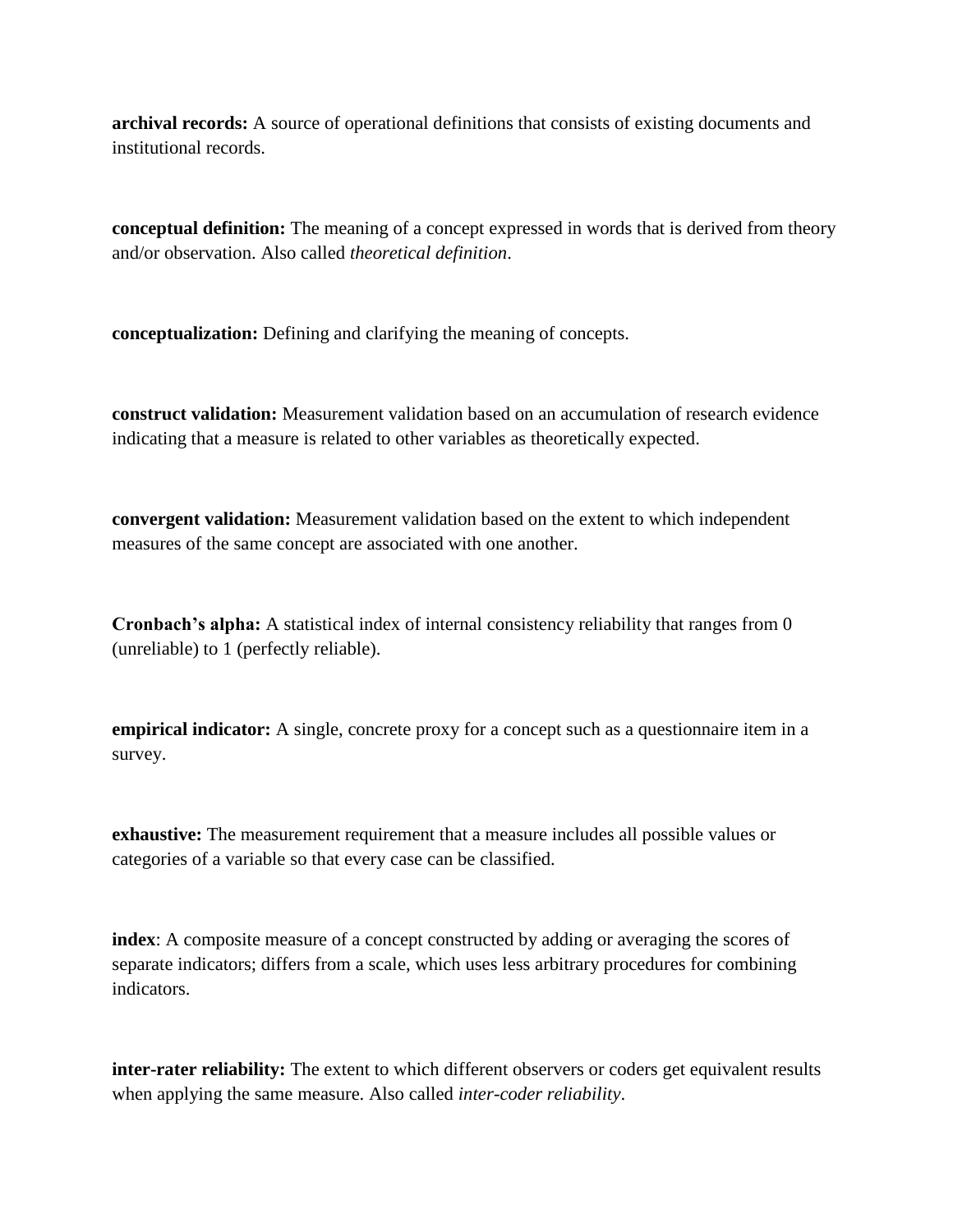**internal consistency:** The consistency of "scores" across all the items of a composite measure (i.e., index or scale).

**interval measurement:** A level of measurement that has the qualities of the ordinal level plus equal distances (intervals) between assigned numbers.

**measurement error:** A lack of correspondence between a concept and measure that is due to problems with an operational definition or with its application.

**measurement validity:** The goodness of fit between an operational definition and the concept it is purported to measure.

**mutual exclusivity:** The measurement requirement that each case can be placed in one and only one category of a variable.

**nominal measurement:** A level of measurement in which numbers serve only to label categories of a variable.

**operational definition:** A detailed description of the research procedures necessary to assign units of analysis to variable categories.

**operationalization:** The process of identifying empirical indicators and the procedures for applying them to measure a concept.

**ordinal measurement:** A level of measurement in which different numbers indicate rank order of cases on a variable.